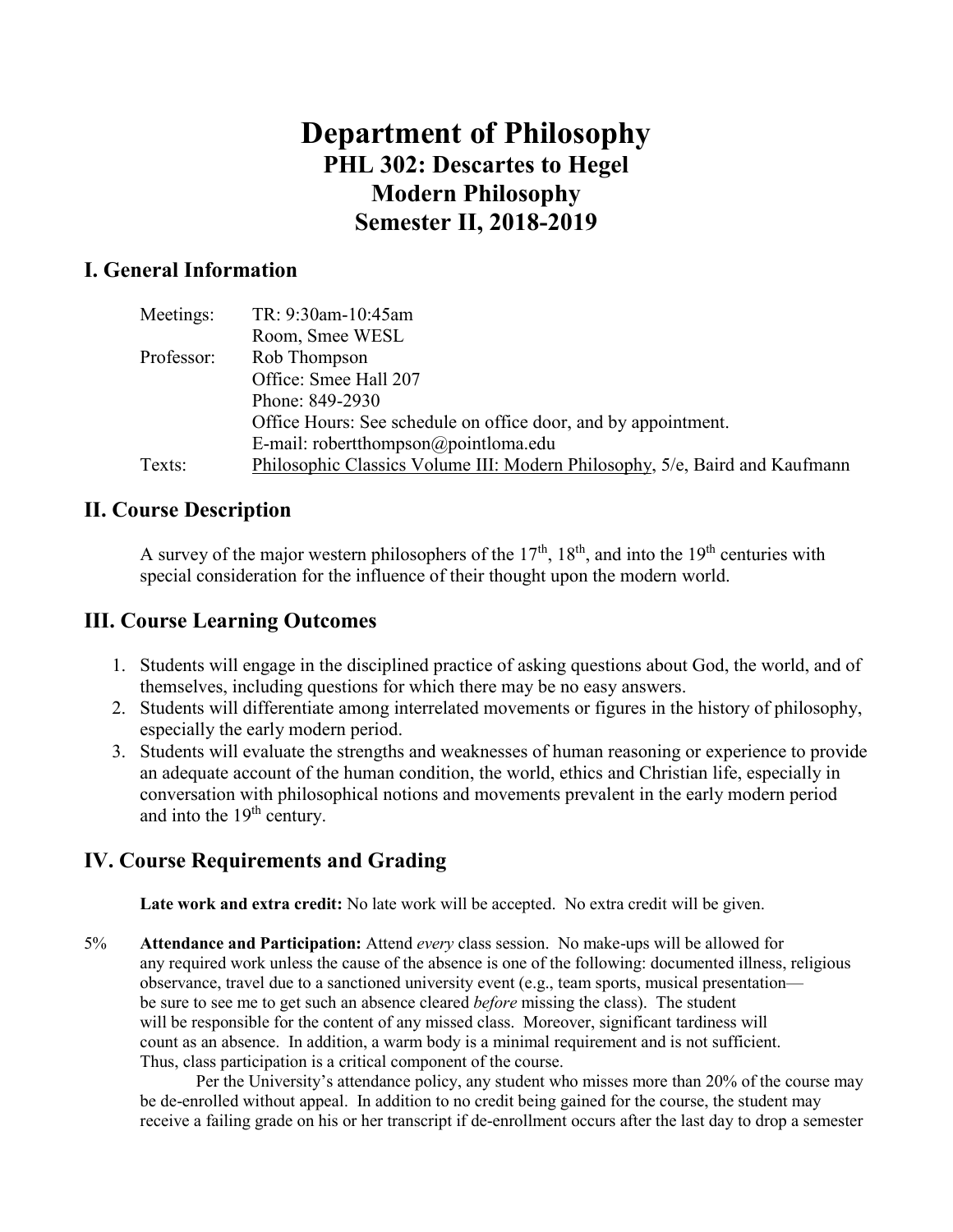class. As with any course requirement, each student bears the responsibility to insure the attendance requirement is met.

- 15% **Readings:** Read all of the assigned material before coming to class. During roll call at the beginning of each class, students will be asked to give a number between 0 and 10 (10 being highest) indicating how much of the assigned reading was carefully and thoughtfully read. The number given will be the grade that the student receives for the day. For example, if you have read carefully and thoughtfully 85% of the reading for a given day, you should represent, and will receive, an 8.5 for the day. The lowest grade will be dropped, including if you have received a zero due to missing class. Only one low score will be dropped.
- 2% **Descartes Outline:** Each student is expected to complete an outline of Descartes' *Meditations on the First Philosophy*. The outline is due in stages related to when the various meditations are scheduled to be read and discussed in the class. Outlines must be typed, single spaced, in an accepted outline format, and are due at the beginning of each class session.
- 16% **Presentation:** Throughout the semester each student will do two in-class presentations. The presenter should include a brief and general introduction to, as well as a visual image of, the figure covered during that session. The presentation should mainly be an outline of the text(s) for the day and should reference (at the minimum) 9-12 significant portions (quotations or specific page/text references) highlighting the key ideas to be covered in class. The goal is to engage the text, get at the author's point of view, and foster robust discussion. Students must provide a detailed outline, complete with quotes, discussion topics, interpretive questions, and a bibliography for each member of the class. In addition, each student must give me a copy of their presentation notes, where it is clear that consideration has been given to how to approach the material, pose questions to foster discussion over the text, and to tease out implications given the philosopher's view. Please refrain from using electronic sources unless these are full text journals accessed through our library's numerous database collections. (NB: the goal is both to move through the salient elements of the reading for the day and to engage in critical discussion on the reading, so the presentations should reflect an effort to accomplish both elements.)
- 32% **Mid-Term and Final Exam:** Each student will be expected to complete an oral mid-term and written and oral final examination. The written portion is a matching component and is completed individually. The oral portion of the mid-term will be administered in small groups and will cover the material through Leibniz. The oral portion of the final will be administered as a class on the day of the final and will cover the material after Leibniz. Both are 16%.
- 30% **Final Essay:** Each student will be expected to complete a final essay. Final essays should reflect a comprehensive approach to the philosopher and the text, careful, critical engagement with primary source material, and should also include research from secondary sources (at the *very least* 3), including journal articles. Papers should include a clear thesis, be carefully structured in terms of argument, employ accurate and elegant syntax and grammar, and be no less than 10 pages (3300 words). In addition, students must use inclusive language. You are encouraged to meet with me for paper topic ideas and to work on overall argument once a topic has been chosen. (NB: As with all written work, grammar, organization, and spelling are of crucial importance.) The essay is due Friday, April 26, by 2pm in hardcopy to my mailbox or office.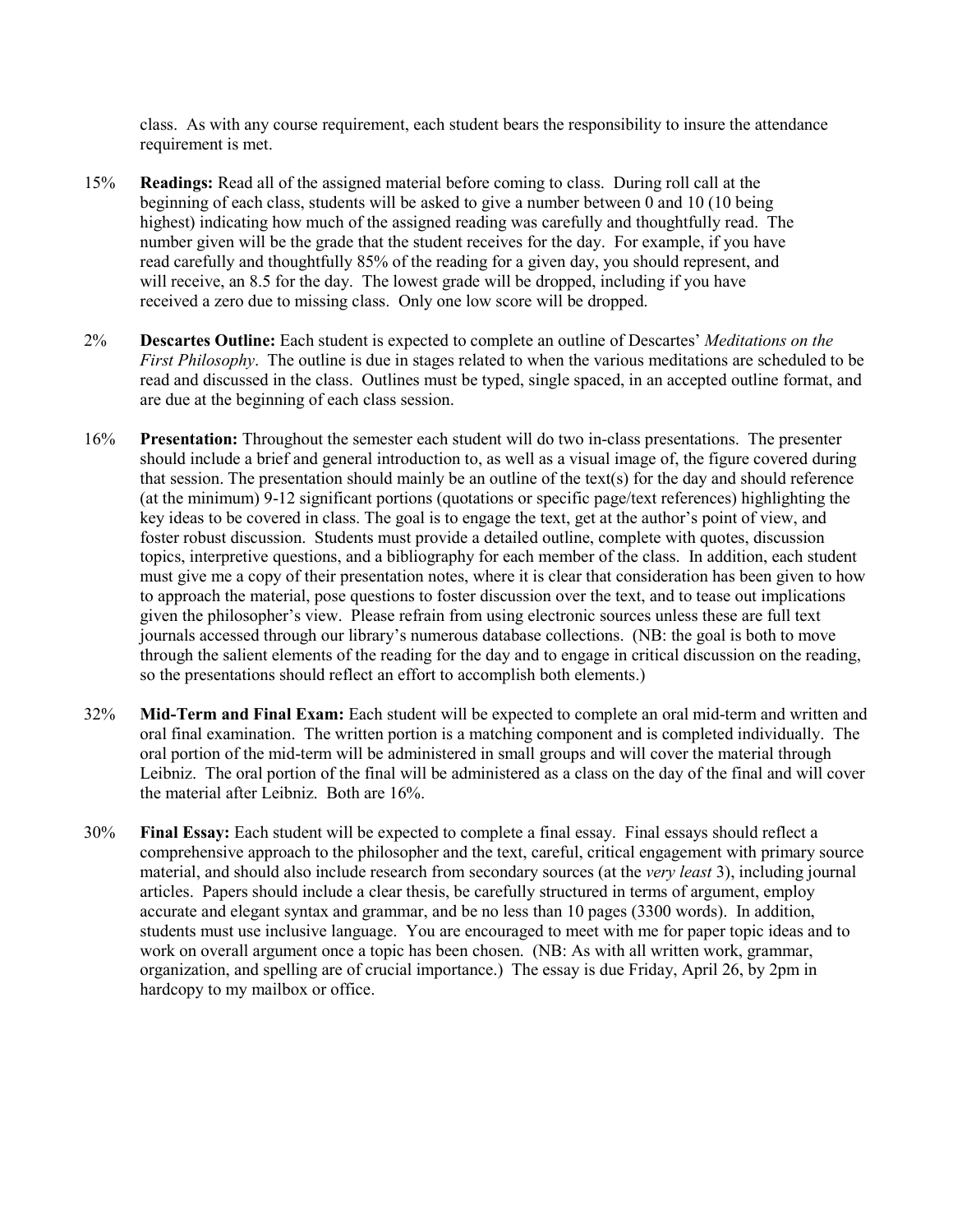# **V. Miscellany**

1. *Academic Misconduct Policy*: Academic misconduct includes plagiarism and the use of unauthorized materials, information, or study aids in any exam or other academic exercise. It also includes assisting others in any attempt to cheat. It will not be tolerated. However, respect for academic honesty is consistent with discussing the ideas of the course with others. In fact, I encourage you to discuss any and all of the course material that you find interesting outside of class. In the end, however, you must do your written work on your own. If you have any questions about academic honesty, either in general or in particular, please ask me.

A special note on plagiarism is warranted. Each of you is responsible to know what plagiarism is and to avoid even the appearance of plagiarism in your work. (A decent working definition is the act of presenting information, ideas, and/or concepts as one's own when in reality they are the results of another person's creativity and effort.) No act of plagiarism, whether born of one's intention or ignorance, will be tolerated in this class. Anyone caught plagiarizing will incur severe academic punishment. Such punishment will include a grade of zero for the plagiarized work, and may also include expulsion with a failing grade from the course. The student's name and an explanation of the incident will also be forwarded to the Department Chair/School Dean and the area Dean. The area Dean will review the report and submit it to the Provost and the Vice President for Student Development. It will also be placed in the student's permanent academic file. Please see the University policy stated in the catalogue [\(Academic Policies\)](http://catalog.pointloma.edu/content.php?catoid=18&navoid=1278).

2. *Discrimination/Harassment Policy*: Discrimination or harassment related to race, gender, ethnicity, sexual identity or orientation, religious choice, or any other type of behavior that dehumanizes human beings or dismisses difference, is not conducive to a good learning environment and is harmful to human vitality and healthy community. These behaviors will not be tolerated. I encourage all students to be open to any honest, respectful, and tactful discussion of issues that might arise in the context of our learning.

3. *Reasonable Accommodation Policy*: All students are expected to meet the standards for this course as set by the instructor. However, students who may need accommodations should discuss options with the Disability Resource Center during the first two weeks of class (by phone at 619-849-2486 or by e-mail at [DRC@pointloma.edu\)](mailto:DRC@pointloma.edu). The DRC will contact professors with suggested classroom needs and accommodations. Approved documentation must be on file in the DRC within two weeks of the start of the semester.

4. *Inclusive Language Policy*: The use of inclusive language is now prevalent, even expected, throughout most sectors of our society (e.g., academia, government, business, religious organizations). Further, inclusive language is very often a more accurate and fair representation of the intended meaning of a person's communicative content. As such, everyone is expected to make use of inclusive language in all written work. The avoidance of such use in a given project will result in a lowering of the grade for that project. In addition, everyone is expected to make use of inclusive language during classroom discussions.